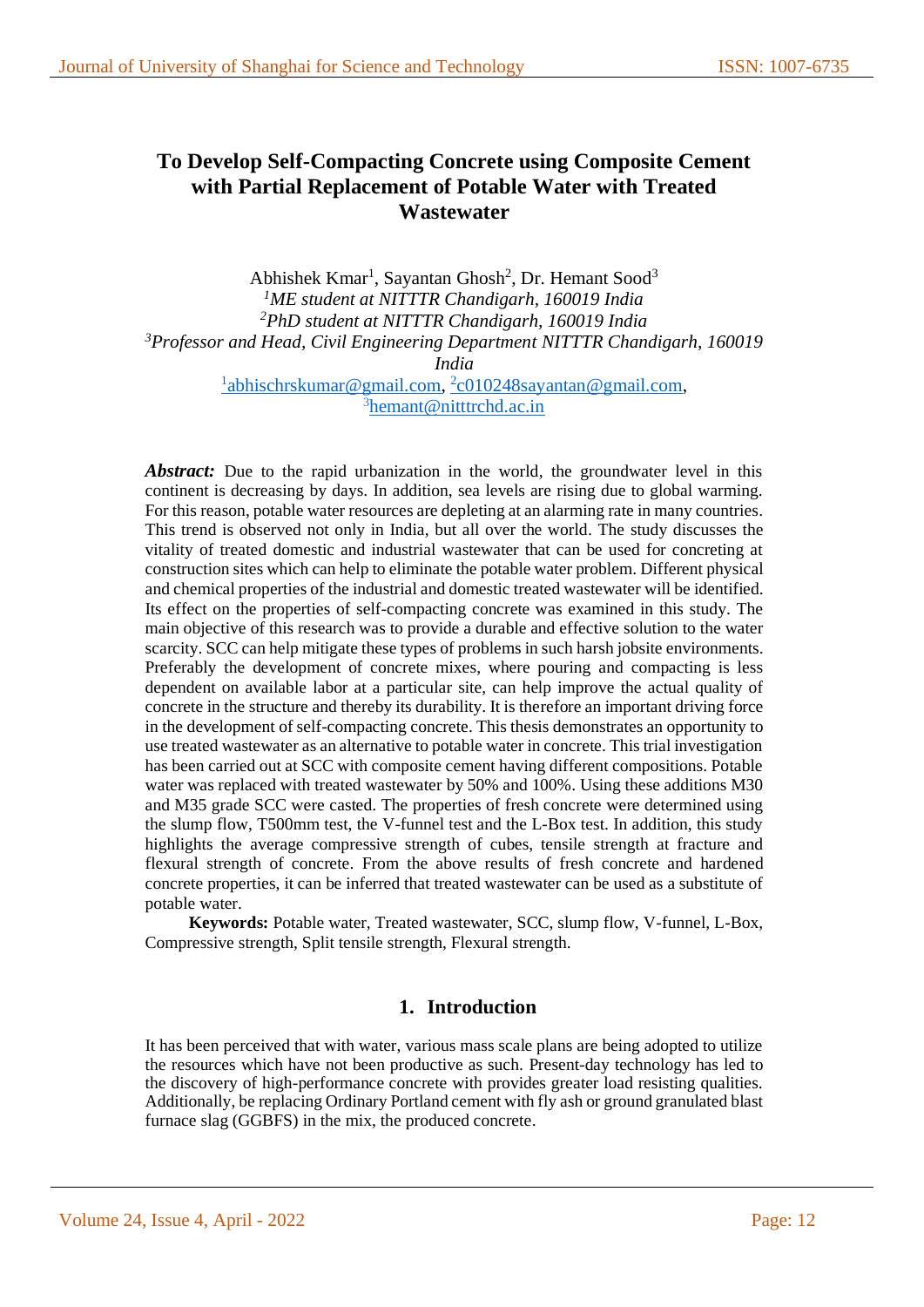Researchers by practical observations, reported that in-situ concreting is highly affected by insufficient and improper compaction especially while concreting in congested reinforcement areas. Also, compaction, requires better quality of shuttering, stages, scaffoldings etc. in order to resist the additional forces derived due to devices used for compaction. Also in some cases, compaction requires for heavy reinforcement which becomes problematic with traditional concrete to fill that section completely and hence it was to discover a concrete which possesses relevant passing and filling tendency and also serve the purpose of adequate durability. This concrete was termed as Self-compacting concrete (SCC).

## **2. Literature Review**

Bertil Persson [1] et al; Experimental and numerical study, on mechanical properties, such as strength, shrinkage, modulus of creep of self-compacting concrete (SCC) and corresponding properties of normal compacting concrete were thoroughly studied. This study included, eight mix proportions of air-cured or sealed specimens with water-binder ratio (w/b), varying b/w 0.24 - 0.80. Half of the mixes studied were based on normal compacting concrete. Age at loading, the concretes in creep were studied varied in range 2 and 90 days. Four different stress to strength levels were studied. Results show that shrinkage, elastic modulus and creep of SCC didn't significantly affected from corresponding properties of normal compacting Concrete.

## **3. Materials and Methods**

### **3.1 Materials**

The various materials used in this research are accomplished as per Indian standards codes. **Cement:**

In this research work Ordinary Portland cement of 43 grade Ultra Tech cement confirming to BIS 269-2015 obtained from Chandigarh sector 7. Its physical properties are in accordance to BIS 4031 are described in table 1.

| <b>Description</b>                      | <b>Test Results</b> | <b>Requirements as per</b><br>IS269:2015 |
|-----------------------------------------|---------------------|------------------------------------------|
| <b>Initial Setting time</b><br>(minute) | 34                  | 30 (minimum)                             |
| Final Setting time (minute)             | 310                 | $600$ (maximum)                          |
| <b>Specific Gravity</b>                 | 3.13                |                                          |

**Table 1. Physical Properties of Cement**

### **Fly Ash:**

This is the bi-product of burned pummelled coal in thermal power plant and industries that uses coal. Effective use of pulverized fuel ash in production and partial replacement of cement, as an additive in cement, cement mortar and concrete, pozzolan lime mixture and products such as fly ash, lime brick, concrete blocks, asbestos cement products, etc., have been established in the country. India's pulverized fuel ash investigations have shown a larger scope for their use as building materials.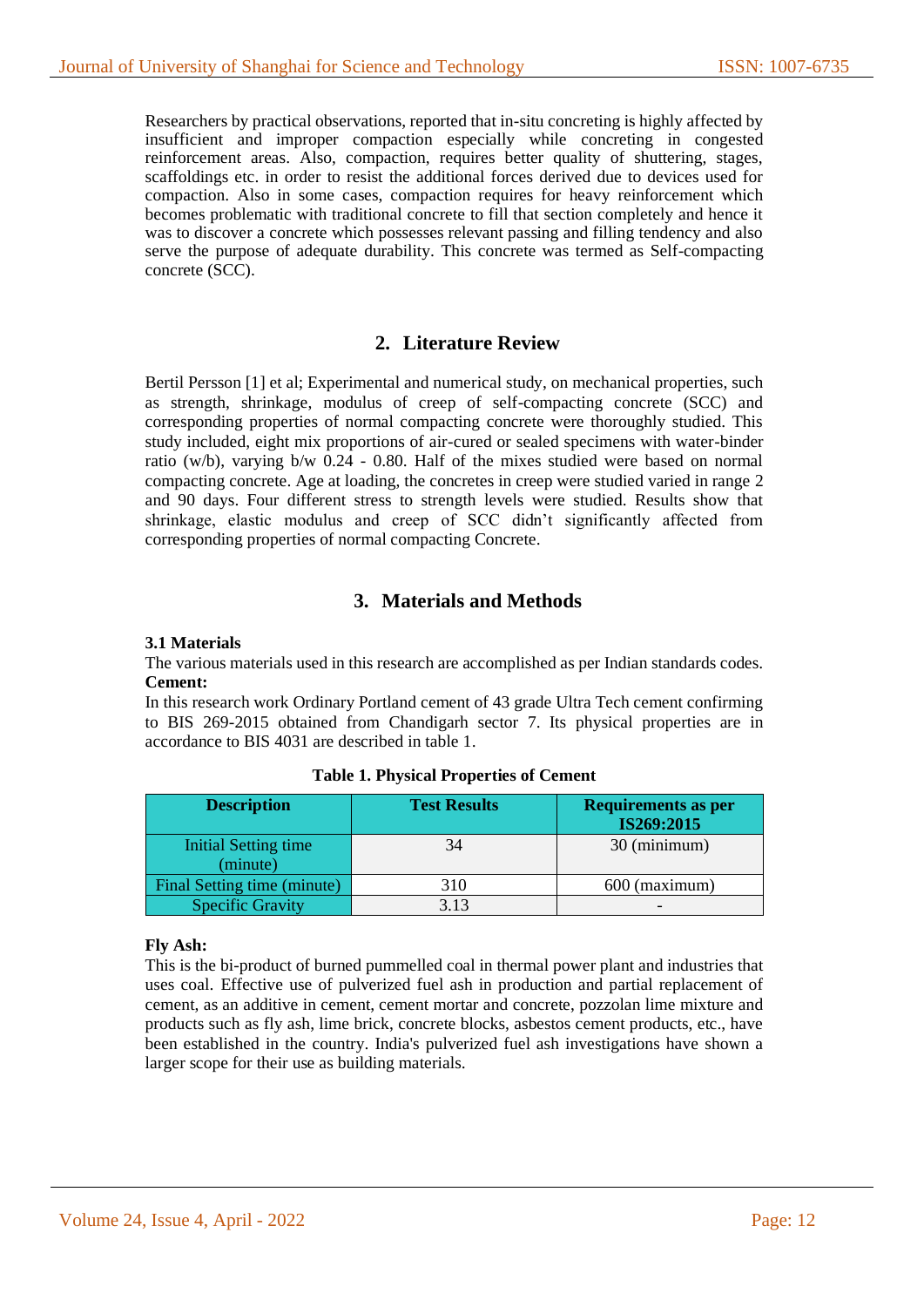### **GGBFS:**

It is obtained by rapid quenching of the molten ash from the furnace with the help of water or stream and air. During the course of this process, the slag gets fragmented and transmute into amorphous granules.

### **Treated Wastewater:**

The treated wastewater samples used in this investigation was obtained from the Municipal Sewage treatment plant near 3BRD industrial area II, Chandigarh. The capacity of this treatment is 50 MLD and employs a sequencing batch reactor process for treating wastewater. The laboratory tests on the treated wastewater were carried out as per BIS 3025. The result are being tabulated under table 2.

| <b>Parameters</b>       | <b>Potable Water</b> | <b>Treated Wastewater</b> |  |  |
|-------------------------|----------------------|---------------------------|--|--|
|                         | (mg/l)               | (mg/l)                    |  |  |
| pН                      | 7.3                  | 6.96                      |  |  |
| D <sub>O</sub>          | 7.47                 | 6.92                      |  |  |
| <b>COD</b>              |                      | 248                       |  |  |
| <b>BOD</b>              |                      | 177                       |  |  |
| <b>TDS</b>              | 190                  | 638                       |  |  |
| <b>Sulphate Content</b> | 23.73                | 39.49                     |  |  |
| <b>Chloride Content</b> | 17.8                 | 138                       |  |  |
| Acidity                 |                      | 5.9                       |  |  |

**Table 2. Test results on both treated Wastewater and potable water**

### **Superplasticizer:**

BASF MasterEase 3504 was used in the experimental investigation. The MasterEase 3504 is designed to impart exceptional rheological properties to fresh concrete. It improves considerably the placing and finishing of concrete. It is vastly used for self-compacting concrete that requires low viscosity, long workability retention and high compressive strength.

### **3.2 Mix Proportion Used**

The experimentation was divided into two segment. In the first segment, SCC was prepared using treated wastewater as partial replacement i.e. 50% of potable water. In the second segment, SCC was prepared using treated wastewater as full replacement i.e. 100% of potable water. PT30C and PT30R indicates partially replaced potable water with treated wastewater of Case 1 and case 2 of grade M30. Similarly FT30C and FT30R indicates fully replaced potable water with treated wastewater of Case 1 and case 2 of grade M30 and same applicable for M35 grade in nomenclature. Each mixes proportioning are as per BIS 10262-2019 and are tabulated in the table 3 and table .4.

Case 1 – OPC65%+FLA15%+GGBFS20% Case 2 – OPC85%+FLA15% OPC- Ordinary Portland Cement FLA- Fly Ash GGBFS- Ground Granulated Blast Furnace Slag SP- Super-plasticizer CA- Coarse Aggregate FA- Fine Aggregate W/C- Water/Cement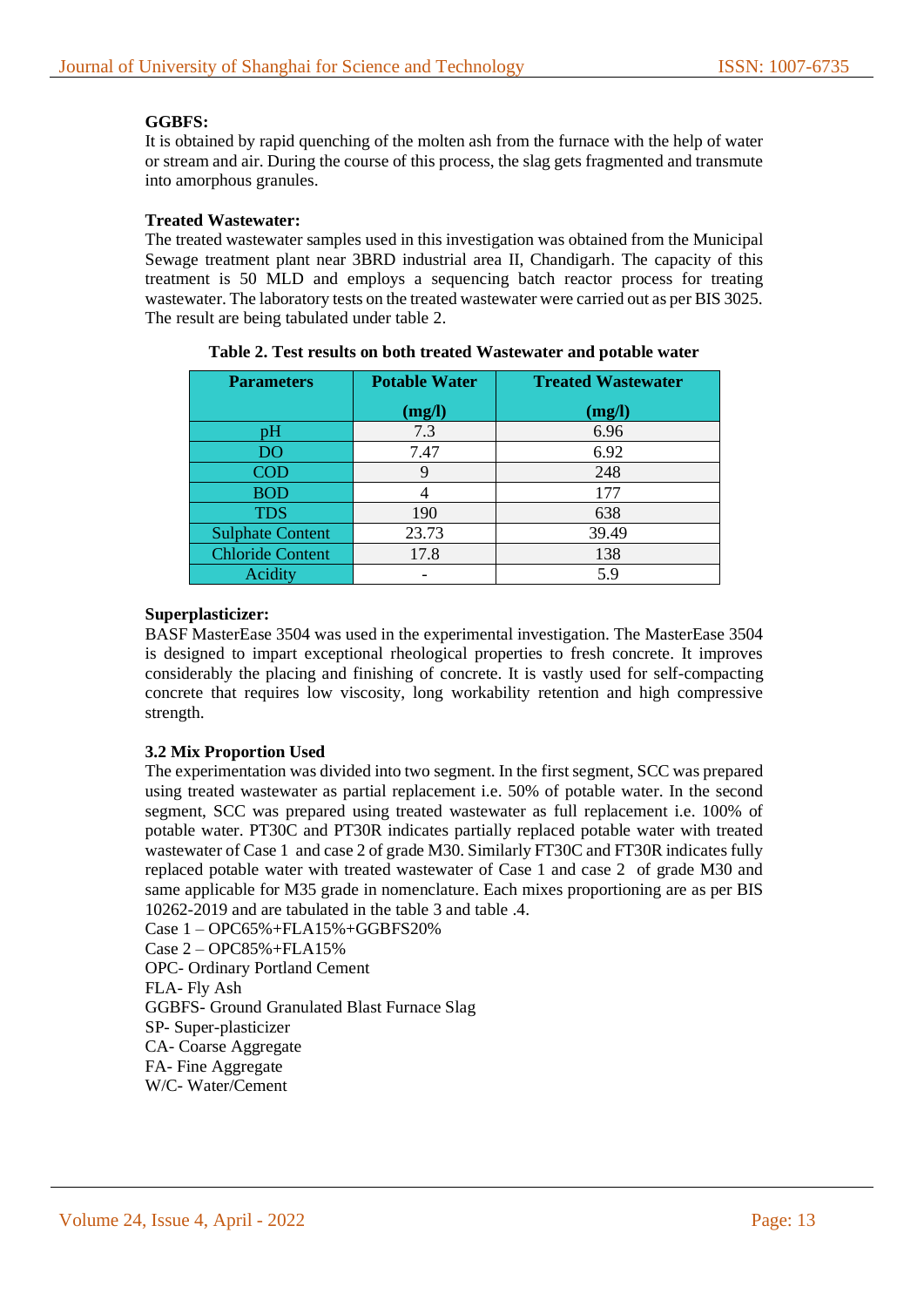| <b>Mix</b> | <b>Ceme</b><br>n t<br>kg/m <sup>3</sup> | <b>FLA</b><br>kg/m<br>3 | <b>GGBF</b><br>kg/m <sup>3</sup> | W/C  | <b>Potable</b><br>water<br>litre/ $m3$ | <b>Treated</b><br>waste<br>water<br>litre/m <sup>3</sup> | <b>SP</b><br>$\mathbf{kg}/$<br>m <sup>3</sup> | FA<br>kg/m | CA<br>kg/m |
|------------|-----------------------------------------|-------------------------|----------------------------------|------|----------------------------------------|----------------------------------------------------------|-----------------------------------------------|------------|------------|
| PT30C      | 352.85                                  | 81.4                    | 108.6                            | 0.35 | 85                                     | 85                                                       | 6.5                                           | 754        | 860        |
| PT30R      | 461.42                                  | 81.4                    |                                  | 0.35 | 85                                     | 85                                                       | 7.3                                           | 758        | 864        |
| FT30C      | 352.85                                  | 81.4                    | 108.6                            | 0.35 | $\theta$                               | 190                                                      | 6.5                                           | 754        | 860        |
| FT30R      | 461.42                                  | 81.4                    |                                  | 0.35 |                                        | 190                                                      | 7.3                                           | 758        | 864        |

**Table 3. SCC Mix Proportioning for M30** 

### **Table 4. SCC Mix Proportioning for M35**

| <b>Mix</b> | <b>Ceme</b><br>$\mathbf{nt}$<br>kg/m <sup>3</sup> | ${\bf F} {\rm LA}$<br>kg/m<br>з | <b>GGBF</b><br>kg/m <sup>3</sup> | W/C  | <b>Potable</b><br>water<br>litre/m <sup>3</sup> | <b>Treated</b><br>waste<br>water<br>litre/m <sup>3</sup> | <b>SP</b><br>$\mathbf{kg}/$<br>${\bf m}^3$ | FA<br>kg/m | <b>CA</b><br>kg/m |
|------------|---------------------------------------------------|---------------------------------|----------------------------------|------|-------------------------------------------------|----------------------------------------------------------|--------------------------------------------|------------|-------------------|
| PT35C      | 390                                               | 90                              | 120                              | 0.32 | 85                                              | 85                                                       | 7.2                                        | 724        | 848               |
| PT35R      | 510                                               | 90                              |                                  | 0.32 | 85                                              | 85                                                       | 8.1                                        | 721        | 845               |
| FT35C      | 390                                               | 90                              | 120                              | 0.32 | $\overline{0}$                                  | 190                                                      | 7.2                                        | 724        | 848               |
| FT35R      | 510                                               | 90                              |                                  | 0.32 |                                                 | 190                                                      | 8.1                                        | 721        | 845               |

### **3.3 Methods**

### **Properties of Fresh Concrete**

Evaluation of the workability of self-compacting concrete mix can be divided into three categories that are as follow:

- Evaluation based on filling ability,
- Evaluation based on passing ability, and
- Evaluation based on segregation.

### **Table 5. BIS Classification for SCC (BIS 10262:2019)**

| <b>Test</b>          | <b>Property</b>        | <b>Class</b>    | Range            |
|----------------------|------------------------|-----------------|------------------|
| Slump flow           | <b>Filling Ability</b> | SF1             | 550 mm to 650 mm |
| <b>Test</b>          |                        | SF2             | 660 mm to 750 mm |
|                      |                        | SF <sub>3</sub> | 760 mm to 850 mm |
| <b>V-Funnel Test</b> | Viscosity              | V1              | $\leq$ 8 sec     |
|                      |                        | V2              | 8 to 25 sec      |
| L-Box Test           | Passing Ability        |                 | $0.8$ to $1.0$   |

### **a. Slump Flow Test**

The slump test is the most simple and rapid test used to evaluate the deformability of SCC in the absence of obstacles. The above test measures the filling ability by measuring the horizontal flow diameter in mm and also the viscosity of mix by measuring the time needed for SCC to reach 500 mm flow  $(T_{500mm})$ . The segregation resistance in this test can be checked visually. Such is the simplicity of this test that can be done either on site or in the laboratory with inverted or upright Abram's cone. Slump flow test fall under SF2 category which is used for normal application.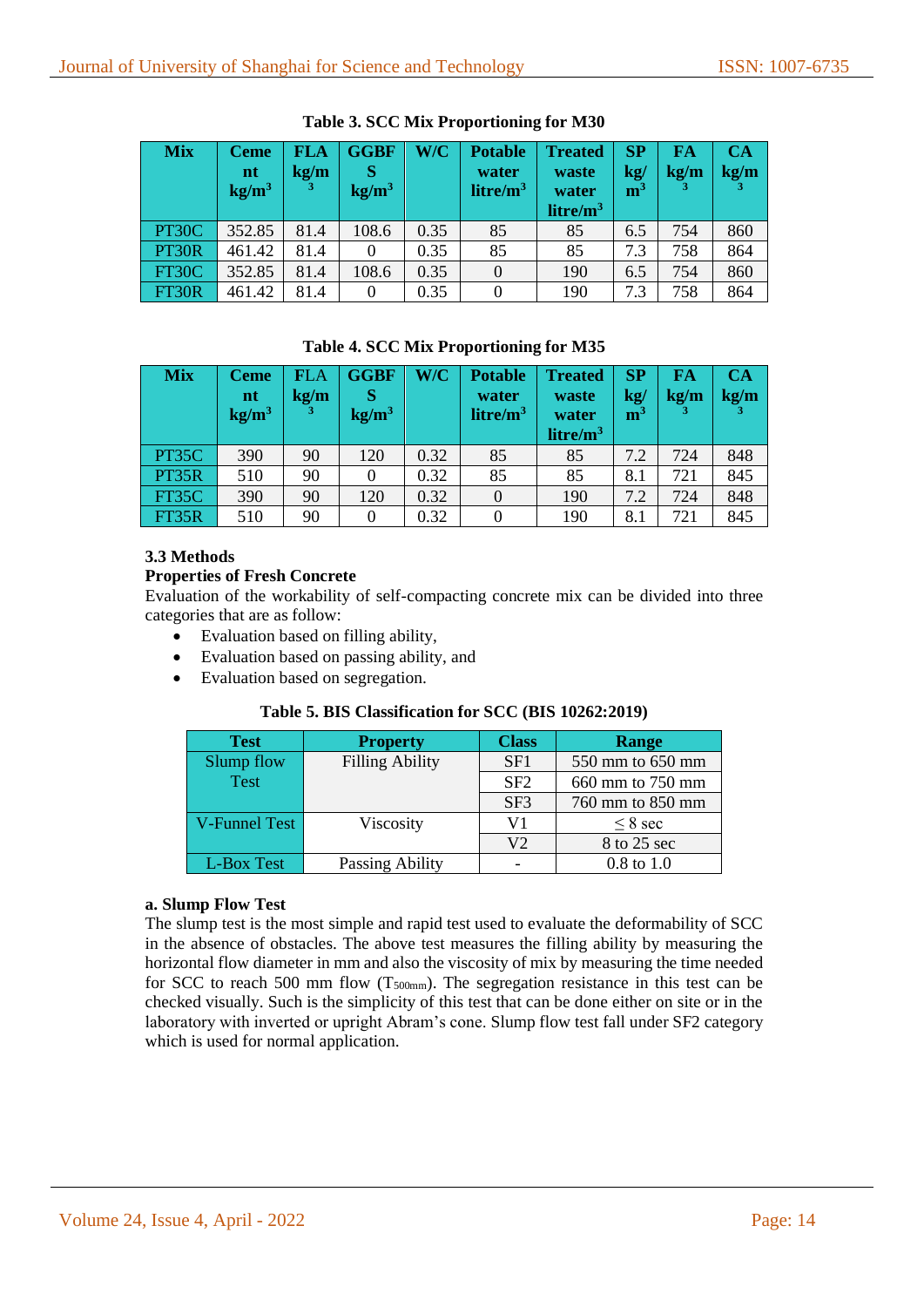### **b. V-Funnel Test**

The V-funnel test measure the ease of flow of concrete. Shorter flow time indicates greater flow ability. High value time is also related with other properties of concrete like low workability and high internal friction between particles. The inverted cone shape restricts the flow and prolonged flow time may give some indication of the susceptibility of the mix to blocking. From the V-Funnel test it fall under V2 category which show thixotropic effect helps in limiting pressure of foam work and improving segregation resistance.

### **c. L-Box Test**

L-Box test is used to assess both filling and passing ability of SCC or in other words the ability of concrete to pass through reinforced bars without blocking or segregation. After filling the vertical column of the L-Box apparatus, the stoppage gate is lifted to allow SCC to flow into the horizontal part after passing through the rebar obstructions. Two measurements are taken H1 and H2 which represent the heights of concrete at the beginning and the end of the horizontal section, respectively. The ratio H2/H1 represents the filling ability and typically this value should be in the range of 0.8 to 1.0. All the design mixes satisfy the required criteria.

### **Properties of Hardened Concrete**

A proper time schedule for testing of hardened SCC specimen was maintained in order to ensure proper testing on the due date. The specimens were tested using standard testing procedures.

### **a. Compressive Strength Test**

Cubes specimen of size 150 mm  $\times$  150 mm  $\times$  150 mm were casted for compressive strength as per Bureau of Indian standards BIS 516. Compressive strength tests for cubes were carried out at 7, 14 and 28 days. Three specimens, preferably from different batches, were made available for testing at selected age. Tests was conducted for concrete cubes in Compressive Testing Machine of capacity 3000 kN.

### **b. Split Tensile Strength Test**

Split tensile strength is well known indirect test used for determining the tensile strength of concrete. Direct measurement of tensile strength is very difficult so measure, hence indirect measurement through split tensile test is conducted.. This test is conducted on cylindrical specimen of diameter 100 mm and height 200 mm according to BIS 5816:1999.

### **c. Flexural Strength Test**

Flexural tensile strength or modulus of rupture of concrete has been determined by applying the failure load on prismatic specimen at 3 and 7 days of curing with the beam of size 100  $\text{mm} \times 100 \text{ mm} \times 500 \text{ mm}$ , using the flexural testing machine of 100 kN capacity. The beam specimen is kept under four point loading under rate of 0.5 mm/min. Flexural strength test was carried in the flexural testing machine. The testing machine is capable of evaluating flexural strength based on BIS 516. The beam specimen were kept on the roller support so that the loading arrangements of the prism be a four point loading.

## **4. Results**

### **4.1 Compressive Strength Results**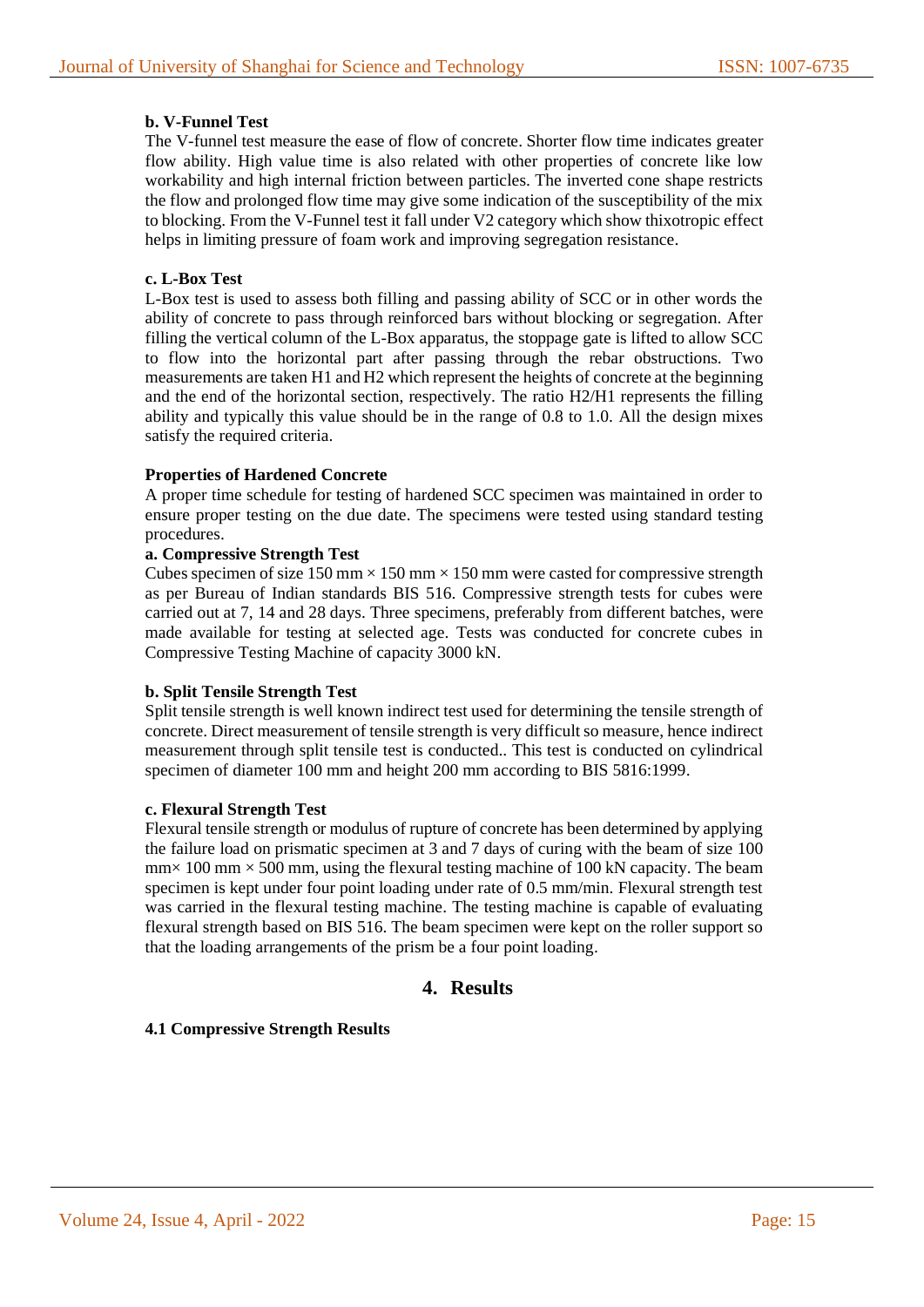





**Figure 2. Compressive Strength for M35**



**4.2 Split Tensile Strength Results**

**Figure 3. Split Tensile Strength for M30**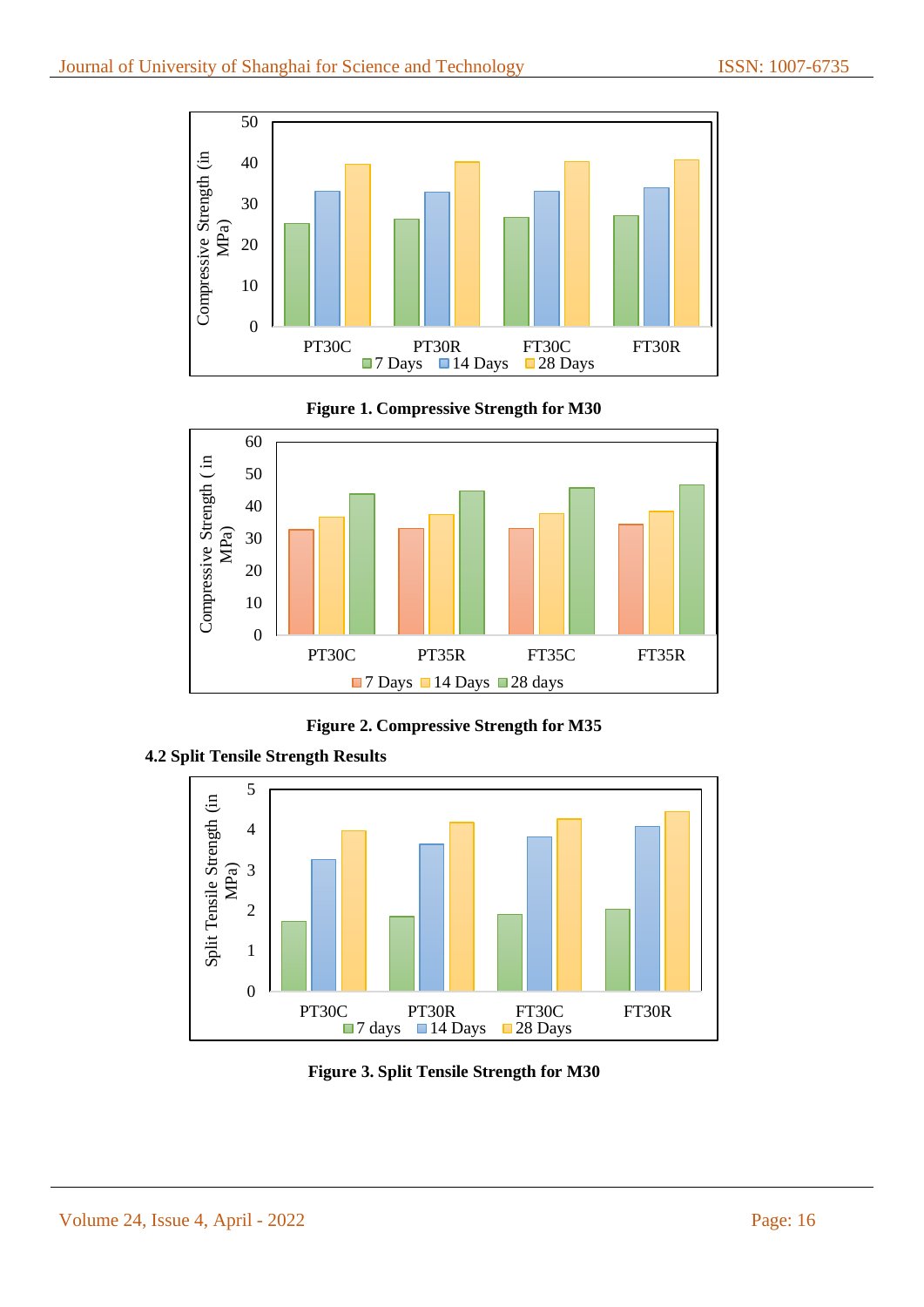

**Figure 4. Split Tensile Strength for M35**









**Figure 6. Flexural Strength for M35**